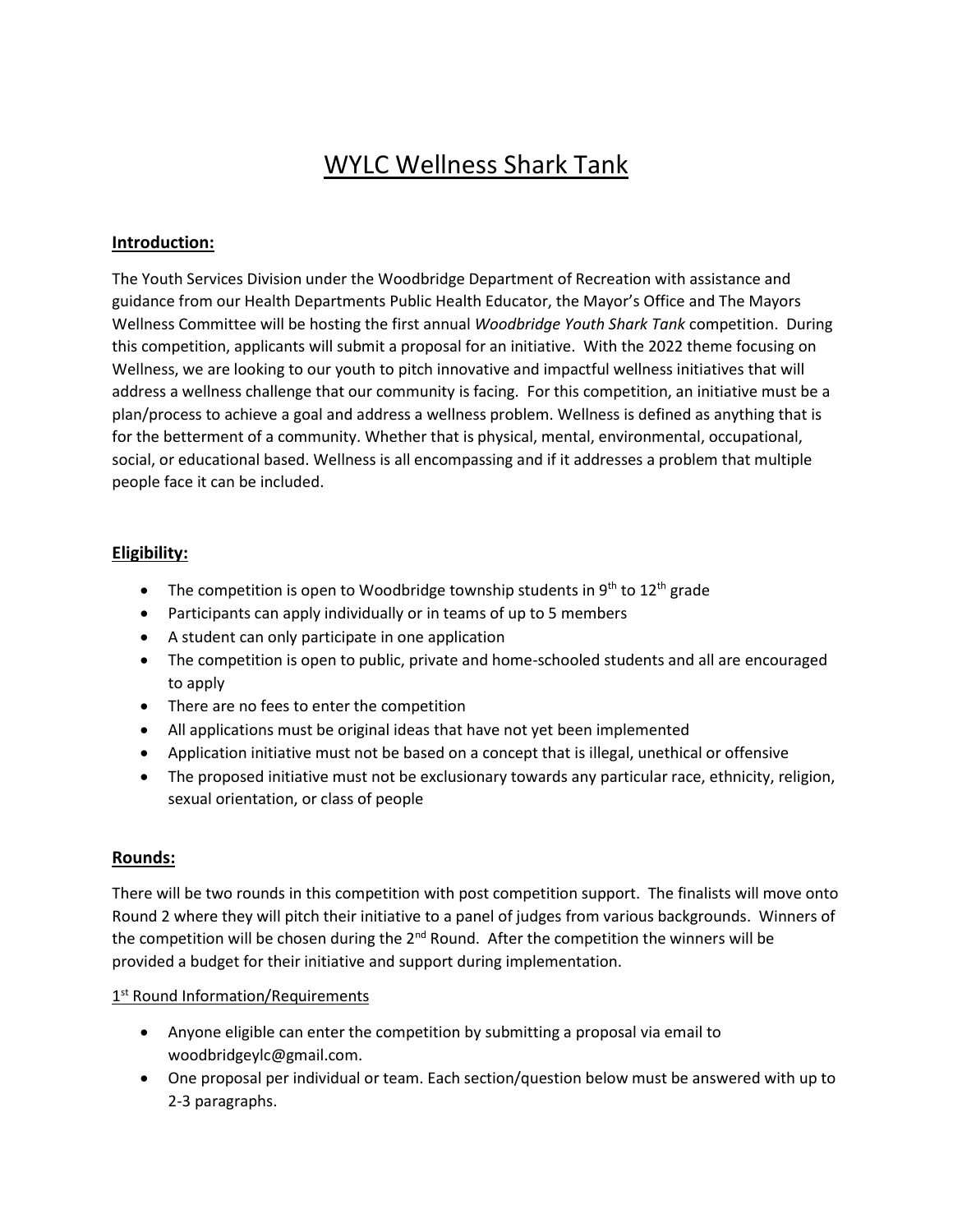- $\checkmark$  About You  $\checkmark$  Marketing
- $\checkmark$  The Problem/Issue  $\checkmark$  Budget
- $\checkmark$  Your Initiative  $\checkmark$  Summary
	-
- $\checkmark$  Unique/Sustainable
- $\bullet$  The 1<sup>st</sup> round entries will be reviewed by a committee, where finalists will be chosen.
- Before entering Round 2, the finalists will be required to attend a *Round 2 Information Session*, to get more details about Round 2 – the Shark Tank taping.

# 2<sup>nd</sup> Round Information/Requirements

Round 2 will be the "Shark Tank" event, where the finalists will go before a panel of judges and pitch their wellness initiative, in hopes to secure one of the prizes and get their initiative funded.

- The event will be held at Acacia Youth Center In June 2022
- The panel of judges will consist of 5 professionals who are involved in the community.
- The panel of judges will hear each pitch and will meet to choose which initiative will receive funding
- The panel will announce the winners at the end of the event.

## Post Competition Requirement and Support

The winners will each be awarded a certain funding amount to implement their initiative. Throughout the Post Competition/Implementation Phase, the winners will receive guidance from mentors. The Initiatives will be expected to be implemented within Woodbridge Township this calendar year (June 2022/ June 2023). After the Initiatives are completed, the individuals/teams will be expected to conduct an evaluation of their Initiative and submit it to the Youth Services Division (no later than 30 days after the Initiative is completed). The winners will be provided guidance on how to conduct the evaluations.

## **Rules**

- All submissions must be original. Any plagiarism will result in immediate disqualification.
- Individuals selected as a finalist must be present a Round 2 (Finals). Teams selected as finalists must have at least 2 members present at Round 2 (Finals). There are to be no substitute or new team members once your application is submitted. Selected Individuals and at least one member of a selected team must attend the Pre-Information Session prior to Round 2.
- Round 2 (Finals) will be recorded and broadcasted to the public. It may be streamed to various forms of media such as, on the township website, TV35, township YouTube, township social media accounts, etc. Any information shared by you during Round 2 should be information you are willing to share with the public. Do not include confidential information in your application and pitch/oral presentation.

# **Prizes**

- Tier One
	- $\checkmark$  Up to \$700 for Initiative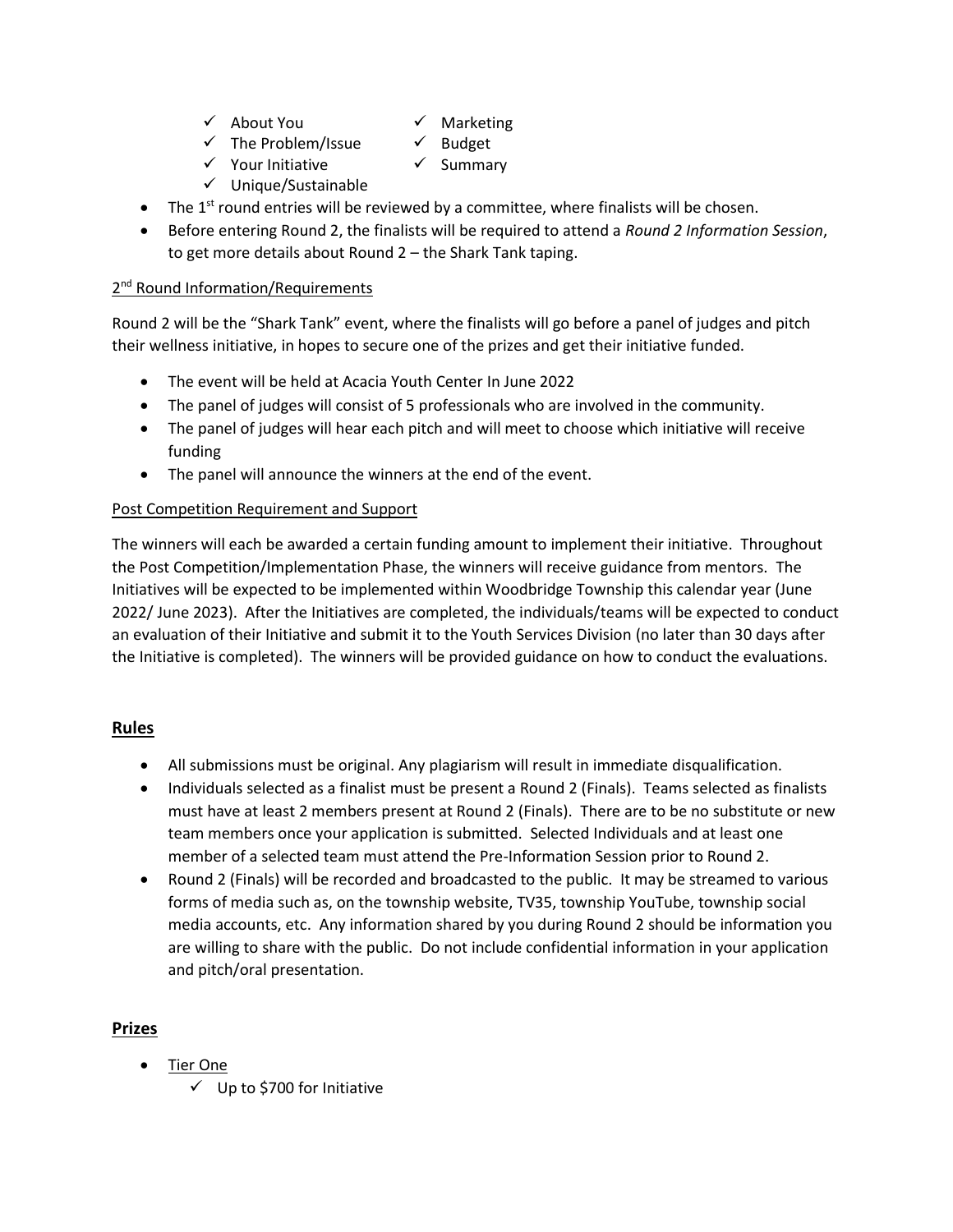- $\checkmark$  Guidance/support while launching your initiative
- Tier Two
	- $\checkmark$  Up to \$500 for your initiative
	- $\checkmark$  Guidance/support while launching your initiative
- Tier Three
	- $\checkmark$  Up to \$300 for your initiative
	- $\checkmark$  Guidance/support while launching your initiative

## **Calendar of Events**

| Event                                | <b>Date</b>              |
|--------------------------------------|--------------------------|
| <b>Applications Open</b>             | Saturday - April 2, 2022 |
| <b>Application Deadline</b>          | Saturday - May 21, 2022  |
| <b>Finalists Notified</b>            | Friday - May 27, 2022    |
| <b>Finalists Information Session</b> | TBA                      |
| "Shark Tank" Event                   | Tuesday-June 7, 2022     |

**Required Components of Application Proposal:** Your proposal must include each component listed below to qualify as an entry.

- **Individual/Team Information:** 
	- Name(s) of individual/all team members
	- Address(es) of individual/all team members
	- School(s) of individual/all team members
	- Tell us about yourself (if a team, each required to answer)
	- What will you contribute to your initiative? If a team, what will each member contribute to your Initiative?
- Problem You Are Addressing (2-3 paragraphs): Describe a wellness issue/problem that you see in your community/society that you would like to address and help combat. Describe section(s) of the population that are affected.
- Your Wellness Initiative (at least 2-3 paragraphs): Describe in detail the initiative that you would like to implement. This initiative must be an original idea. Specifically explain how your specific initiative will combat the problem you descried in the previous section.
- **What Makes Your Initiative Unique and Sustainable (2-3 paragraphs): describe what makes your** initiative unique and different from other programs or events that have been done. Also describe how you plan on making your initiative sustainable after its initial launch/implementation.